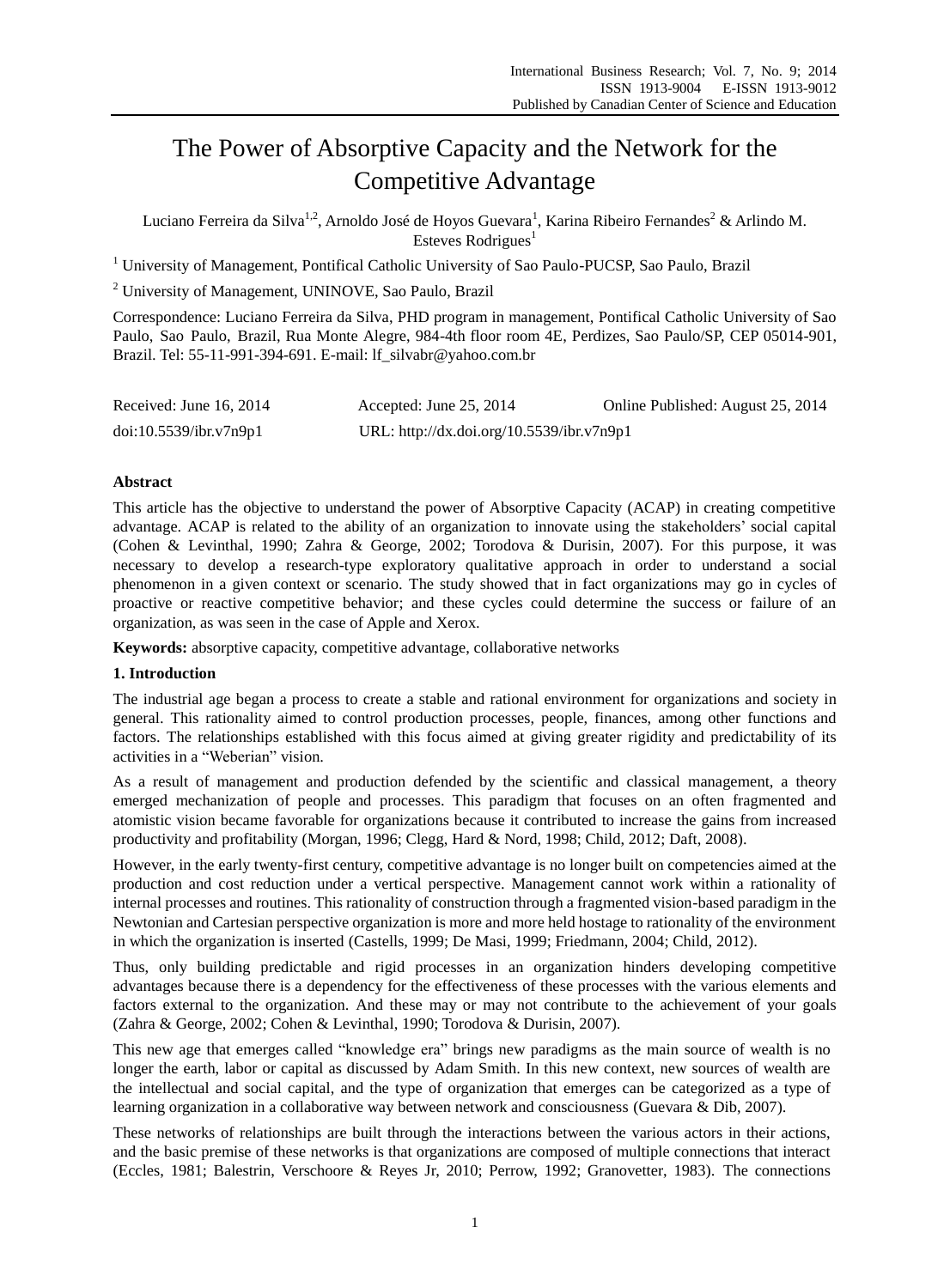contribute to the formation of a complex arrangement that will serve to better reach the goals by all members of a network.

Thus, organizations that break with the vision of closed system geared only for its internal processes can create inter-organizational networks that cause organizations to have greater coverage and capacity. This type of thinking helps with their ability to innovate and to compete. So, this new concept of organization causes a manager to build organizations that have virtually unlimited capacity.

The scenario presented in this early twenty-first century makes one observe the emergence of new skills and abilities to capture and utilize the benefits of the construction of the arrangement of network organizations. However, this so-called social capital network (Nahapiet & Goshal, 1998), is only used when an organization develops its "Absorptive Capacity" (Cohen & Levinthal, 1990; Zahra & George, 2002).

This vision focuses on the organization of the systematic way while all-encompassing imposes the requirement of organizational and social interconnection with a high degree of interdependent structures, because when a structure operates in an isolated way, it has to face the factor of self-sufficiency. Thus, the true utilization of these interactions depends on a dynamic capability linked to its absorptive capacity, for instance its ability to recognize, assimilate and exploit (Zaheer & Bell, 2005; Wegner & Maeher, 2012; Zahra & George, 2002).

Thus, these structural arrangements that enhance the operations of the organizations are based on reciprocity, trust and communication systems, but also depend on the ability to assimilate the social capital available in the environment. Therefore, this study aims to reflect on the following question: How do factors related to absorptive capacity influence the ability to innovate and compete organizations? For this, it constitutes the main objective of this research: to identify the influence of factors related to absorptive capacity in building competitive advantage through innovation. And to achieve this goal we tried to complete the following specific objectives: to present the organizational structures used to compete in the market; to describe the elements of absorptive capacity and its conceptual basis, and to understand the relationship between behaviors generated by organizational structures and capacity that competes absorbing the knowledge available in the environment.

This work began with the assumption that society and its institutions need greater interaction in an interdependent process. It is necessary that organizations are not self-sufficient. Therefore, meeting the demands of society to overcome the paradigm driven by vertical integration and hierarchy is needed. Thus arises the possibility of using the organizational model based on building networks of cooperation. In other words, networks of organizational relationships between organizations that can facilitate the sharing of benefits and tools by a group connected to the actors.

However, there is a tendency to accumulate and retain knowledge by individuals and organizations, as it is shown often as a way to keep an edge (Sharifirad, 2010). Nevertheless, this is a paradox that proves counterproductive in increasingly dynamic and uncertain environments. Due to this power of sharing knowledge, this issue becomes relevant in the field of research on organizational management (Davenport & Prusak, 1998; Eccles, 1981; Balestrin, Verschoore & Reyes Jr, 2010; Wegner & Maeher, 2012; Perrow, 1992).

Hence, this work has relevance for actuality of the subject and its relevance to the process for the development and innovation of products and processes, besides the changes in patterns of competition between organizations. The survey and compilation of knowledge related to this subject will contribute to future research and a better understanding about the subject.

#### **2. Literature Review**

#### *2.1 The Networks of Cooperation in the Construction of Competitive Value*

Administration as science results relate to the development of society's historical process. Thus, its origin arises from the attempt of individuals and groups to organize socially and productively so the need to meet the demands can lead to the planning and organization of available resources. This type of action linked to the management of resources provides a reduced impact on the environment caused by the shortage of which processes may lead to entropy (Barney, 1991; Hitt, Ireland & Hoskisson, 2002).

As a result of this management model also came mechanization of the people, which Morgan (1996) and Clegg, Hard and Nord (1998) highlight that it brought gains with increased profitability for organizations. Moreover, this vision focused on processes coupled with the evolution of technology has caused greater control of internal processes, which leads to a closure of the organizational systems (Dosi, Nelson & Winter, 2000). Although this way of managing organizations has received several adherents, these ideas have become part of a paradox, especially when it comes to administration that is more focused on the ability of organizations to learn and innovate (Adizes, 1995; Morgan, 1996; Nonaka & Takeuchi, 2008).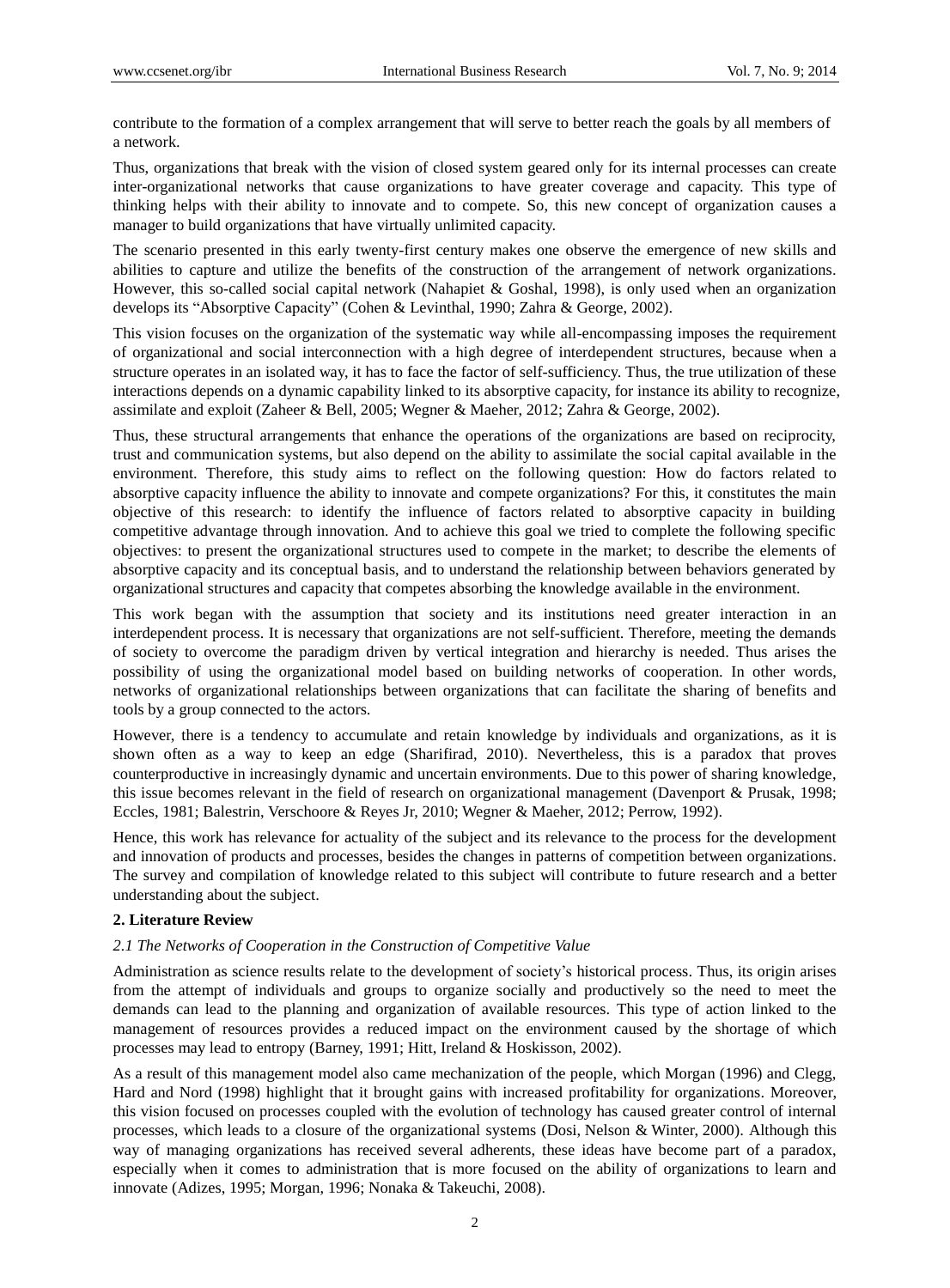It should be emphasized that, for obtaining a capacity to learn and innovate, it is necessary to act as an open system by promoting interactions with various internal and external organization elements (Wu & Lee, 2012). In other words, working collaboratively with other organizations in order to generate new inputs in the organizational system. This new situation becomes a source of advantage by facilitating the exchange of information, which becomes a good response at the stable competitive advantages (Castells, 1999; Hitt, Ireland & Hoskisson, 2002).

With this displacement of thinking about industrial economies and intangible assets, administrators and researchers were required to analyze the implicit knowledge to the business in addition to their shape of Collection and use (Armstrong & Lengnick-Hall, 2013). Thus, the reality that appears in this early twenty-first century for many organizations is to reach a better performance, not only with the implementation and successful use of tangible assets. The positive results are also related to effective knowledge management (Nonaka & Takeuchi, 2008; Hansen & Nohria, 2004).

Table 1 shows this relation between an organization model built in the industrial revolution and another that arises in modern society (Child, 2012; Daft, 2008; Friedmann, 2004).

| <b>CONVENTIONAL ORGANIZATION</b>                        | <b>MODERN ORGANIZATION</b>                                                                     |
|---------------------------------------------------------|------------------------------------------------------------------------------------------------|
| Emphasis on hierarchy - vertical downward communication | Emphasis on horizontal structure - intense lateral<br>communication in organizational networks |
| Making decisions in a centralized way                   | Decision making in decentralized and participatory manner                                      |
| Specialist roles and well defined (focus on the task)   | Less specialized and flexible roles (Focus on the process)                                     |
| Operation based on standardized rules and procedures    | Functioning based on the adaptation and collaboration                                          |
| Specific knowledge                                      | Systemic Knowledge (holistic)                                                                  |
| Thinking local                                          | Global thinking                                                                                |
| Competitive strategy                                    | Collaborative strategy                                                                         |
| Rigid Culture                                           | Adaptive culture                                                                               |
| Closed System                                           | Open System                                                                                    |

Source: Elaborated by the authors, 2013 (CHILD, 2012; DAFT, 2008; FRIEDMANN, 2004).

As can be seen, the conventional model's vertically-integrated structure is built with an emphasis on tasks and centralization of power. Installed organizational environments serve to maintain a predictable flow of activities. The vertical integration of the organizational system works in such a way that makes it not exist or constantly influence exchange with the external environment. In other words, administration is focused on improving internal organizational processes without taking into account the changes in the environment. This leads to build a closed system.

In this way, the operations of this type of organization are centered on processes that are designed with well-defined roles and require specific knowledge, without the need for constant updates. In the field of competition is the thought of defending a position through the local view, which is to defend a position achieved on the basis of skills that already have been learned (Daft, 2008; Porter, 2004).

But the context that presents itself in the contemporary sets a new organizational model. This is more horizontal in its structure, allowing a higher capacity to interact and collaborate in the exchange and development of new knowledge (Child, 2012). This structure is prepared for certain unpredictability and flexibility, and for its operation there must be a decentralization of power and decision making in a participatory manner.

Therefore, in a globalized and competitive environment, organizations are becoming increasingly larger and the world becomes increasingly smaller. However, it is worth mentioning that an organization does not necessarily need to be larger in size, but in their relationships and partnerships. In the field of competition there is differential learning for an organization to compete and collaborate at the same time, which requires greater adaptability and a culture more open to learn and innovate (Chesbrough, 2003; Chesbrough, 2006; Mowery, Oxley & Silverman, 1996).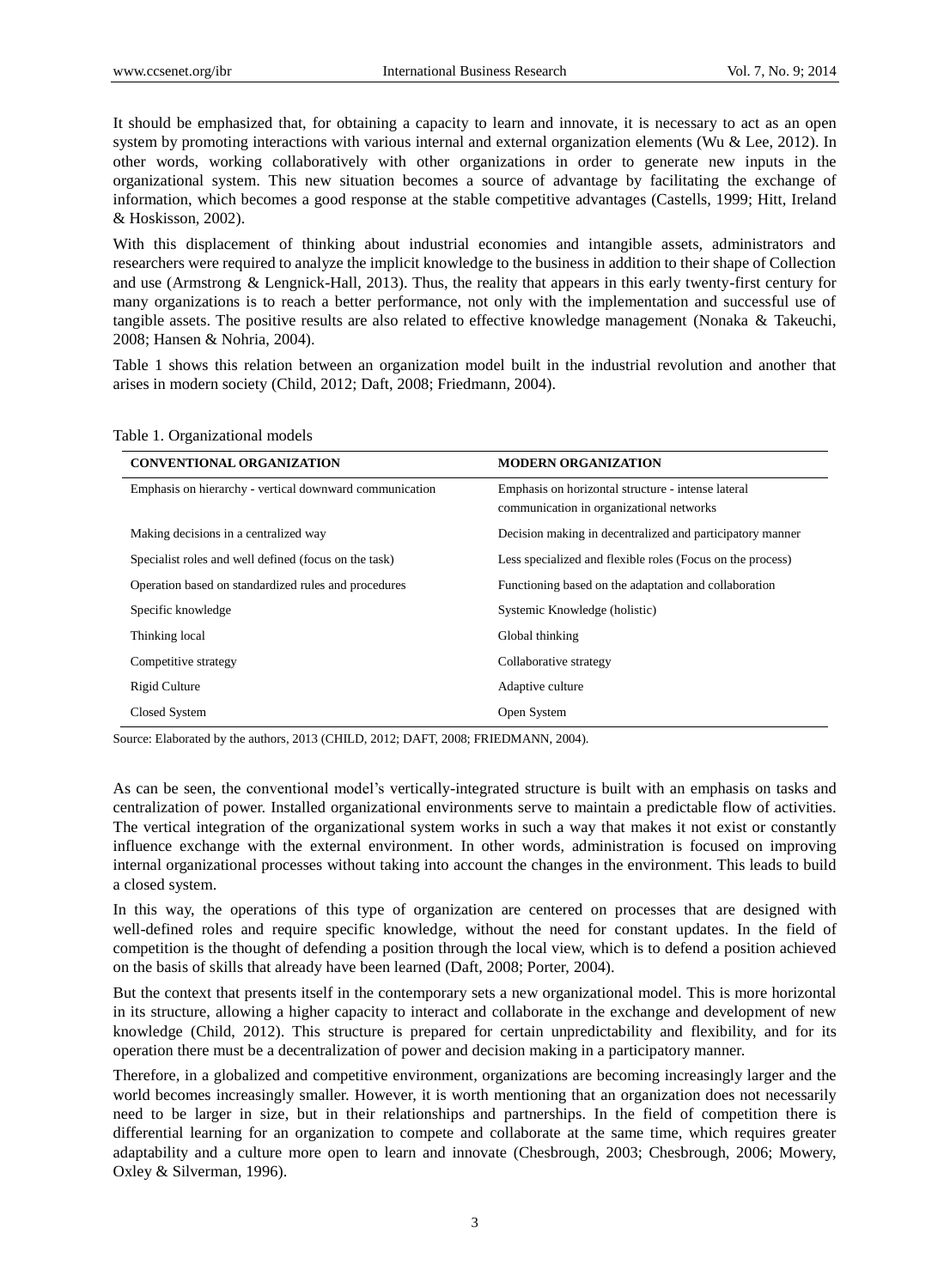Larsson *et al.* (1998) point out that learning between organizations can be achieved when the transfer of existing knowledge goes from an organization to another, including generating new knowledge from the interactions between organizations of the same network. This logic requires a level of transparency and openness between organizations (Armstrong & Lengnick-Hall, 2013; Schleimer & Riege, 2009; Wu & Lee, 2012).

Therefore, the framework developed by Larsson et al. (1998) consists of five categories of interactive strategic behavior, which are: collaboration, competition, compromise, accommodation and the avoidance to go through the integrative and distributive dimensions of appropriation and development of joint knowledge. This idea is also supported by Marglis and Sagan (1986) when they say that one needs to understand that life does not possess the globe by combat, but by networking.

The power of networks between organizations' cooperation is a reply to changes in the environment to a condition of greater competitiveness, being that a network structure is more efficient than a vertically integrated company form (Eccles, 1981; Balestrin, Verschoore & Reyes Jr, 2010; Perrow, 1992).

A social structure based on a network works as a highly dynamic and susceptible open innovation system (Chesbrough, 2003; Chesbrough, 2006; Gulati, Nohria & Zaheer, 2000; Mahmood, Zhu & Zajac, 2011). Balestrin and Verschoore (2008) and Hitt, Ireland and Hoskisson (2002) also emphasize that overcoming the traditional way of competition, based on the hierarchical bureaucracy of organizational mega structures, gives way to the phenomenon of network organizations. Moreover, these authors point out that some factors serve as catalysts for this change, which are: the global expansion of markets, the speed of technological developments, high ease of information exchange and the end of the stable competitive advantages.

A network between organizations' relationships can be described as an organizational arrangement formed by a group of actors who relate to each other. These relationships intend to obtain complex goals that would be most likely unattainable in an isolated form (Tureta, Rosa & Ávila, 2006; Migueletto, 1998; Mowery, Oxley & Silverman, 1996).

This network is characterized by the condition of autonomy of the organizations and for relations of interdependence that are established among the actors of the same network of cooperated and collaborative forms (Borgatti & Foster, 2003). As highlighted by Castells (1999), the company continues to be a unity legally constituted and the same way drives for capital accumulation, but your operation is better when using the business network.

It is worth noting that this networking is different from transaction relationships between organizations, because the result we are seeking by everyone is a collaborative and synergistic relationship (Lima & Fields Son, 2009; Steensma, Marino & Weaver, 2000). Moreover, an important attribute in the formation of networks between organizations' cooperation is reciprocity because it accentuates upon the existence of the long-term prospects. This attribute is accompanied by the security and stability in the network that encourages creating new ways to accomplish tasks, promoting learning, exchanging of information and greater confidence (Powell, 1990).

Nevertheless, it can be said that members of the same network between organizations can obtain different levels of performance, as these actors occupy bonds formed in many different roles and positions, which generate asymmetric outcomes and benefits for each member (Wegner & Maeher 2012; Nahapiet & Goshal, 1998). Although this may be a point of conflict, this also becomes an element that contributes to the maintenance of network between organizations.

The reason for this maintenance occurs by future benefits arising from participation in the network (ZAHEER; BELL, 2005). Nevertheless, achieving benefits of this type of operation is only possible when an organization develops its absorptive capacity (Cohen & Levinthal, 1990). This capability refers to the ability of the organization to recognize the value of new external knowledge, assimilate it, and exploit it. These skills are essential for the organization to develop its absorptive capacity, and their actual realization is given by the processes of communication (Zaheer & Bell, 2005; Wegner & Maeher, 2012).

So, the relevant information that is generated by the interaction of the various actors in the network can become knowledge that will bring competitive advantage. The network and its members may obtain capital that would not be possible in an isolated form by each actor. This capital can be described as being the actual and potential resource. It exists in a tangible or intangible manner and is available in a durable network of relationships between individuals or social units (Nonaka & Takeuchi, 2008; Nahapiet & Goshal, 1998).

What stands out about this capital, which is available or generated by a network, is that it is not owned by a single member, but won or lost in the network interfaces and interactions as the many ties are built and broken (Granovetter, 1983). It is important to emphasize that the formation of a network within organizations only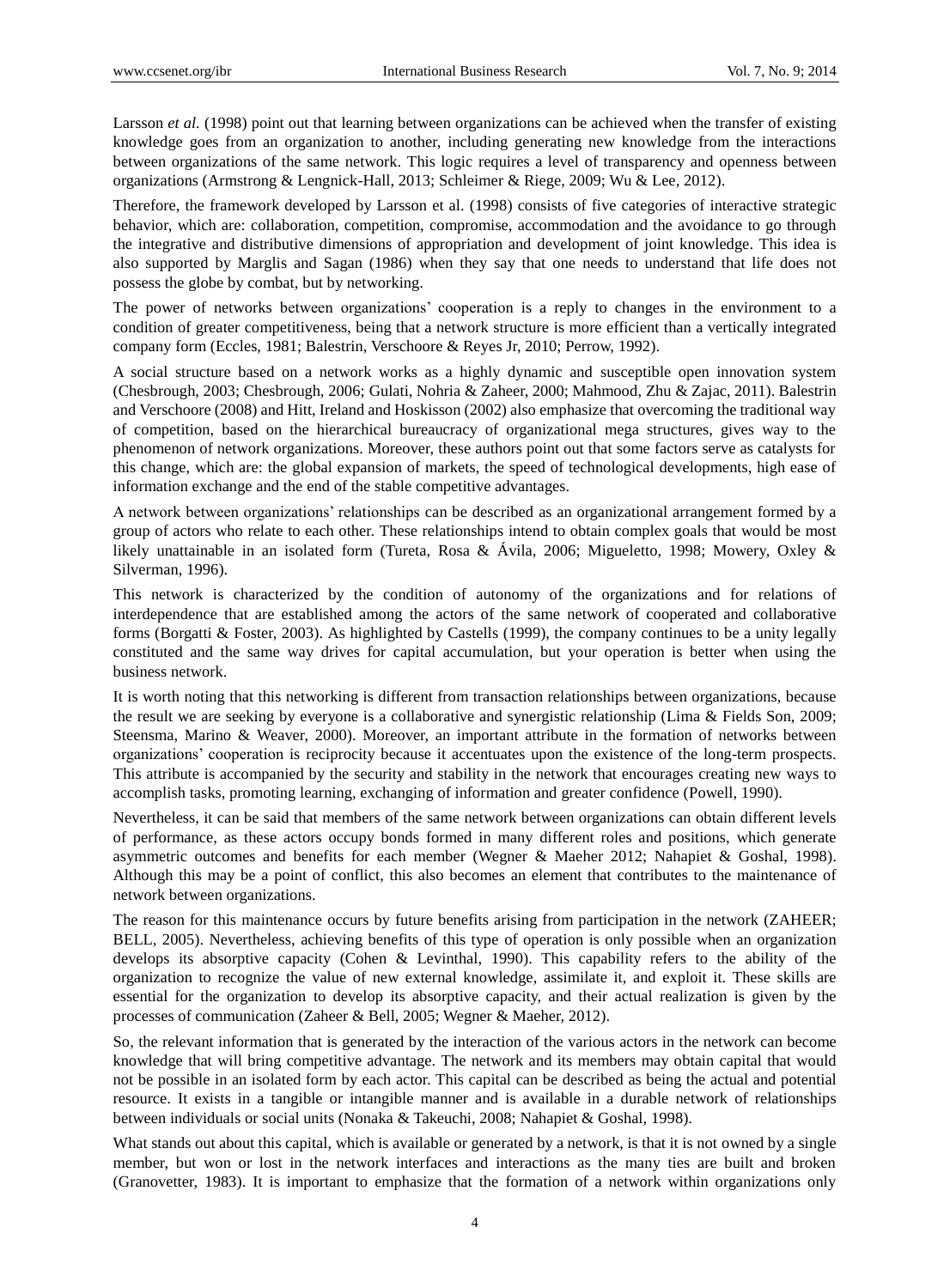provides its members with a predisposition for access to social capital in the network.

Thereby, it can be said that the strategic performance of an organization is no longer in control of tangible resources, but on their ability to relate collaboratively. For both, their survival depends on interaction within organizations, because in an increasingly complex environment, the advantage is not about being the biggest or strongest, the advantage is being better prepared and able to change.

# *2.2 Absorptive Capacity and Capacity of Innovation*

The changes in production processes and the generation of value have influenced the organizations to compete through innovation, to be in this quest for competitive advantage also influences how organizations operate and adapt the knowledge available in your environment. This action using the available knowledge is called Absorptive Capacity (ACAP) (Cohen & Levinthal, 1990).

Thus, with this displacement of thinking about the industrialized economies focused on tangible assets to intangible assets, the administrators and researchers have been led to examine the tacit and explicit knowledge to the business in addition to their fashion obtaining and using (Hansen, Nohria & Tierney, 1999; Nonaka & Takeuchi, 2008).

The ACAP is a dynamic capability which influences the nature and sustainability of competitive advantage of an organization (Zahrar & George, 2002). The first model of analysis of ACAP was developed by Cohen and Levinthal (1990) which was subsequently discussed and improved by many other researchers (Lyles & Salk, 1996; Mowery, Oxley & Silverman, 1996; Gupta & Govindarajan, 2000; Lane, Salk & Lyles, 2001; Zahra & George, 2002; Schmidt, 2005, Torodova & Durisin, 2007).

The foundations of ACAP provide a basis for your analysis (Cohen & Levinthal, 1990; Zahra & George, 2002; Todova & Durisin, 2007), which they are:

• Knowledge source—these sources can be generated by experiments, the academic knowledge and the interactions with the environment. Whereas its management forms the prior knowledge (*background*).

- Activation triggers—refers to events that encourage and enable the reviewing processes and products.
- Recognize the value—are the skills to recognize the trigger and relating them to knowledge sources.
- Gatekeepers—is the name given to those who are responsible for analyzing the information and also recognizing the value of new information, they can be a direct source of knowledge acquisition.
- Power Relationship—relations which are able to determine the allocation of investments for innovation.

• Social integration mechanisms—these can be formal and informal mechanisms which influence the exchange of information and experiences.

Regimes of appropriability—is the ability to maintain knowledge of others and confidential knowledge.

These key elements assist in building the necessary framework for discussion of several models of ACAP. The first model is that of Cohen and Levinthal (1990), which presents three dimensions that constitute the ACAP, they are: the company's ability to recognize the value of new external knowledge, assimilate it, and exploitation. This last element, the ability of discovering and applying this new knowledge in order to generate an innovation that will be undertaken commercially, is different from the exploration that something is known (Shirokova, Veja & Sokolova; 2013; March, 1991).

An important point in this study is prior knowledge that can make or do not recognize the value of new knowledge available in the environment. Thus, this turns into a necessary skill to deal with the tacit component of knowledge transfer. Hence, the various discussions about knowledge management contribute to the construction of mechanisms that enhance an organization ACAP (Nonaka & Tacheuchi, 1995; Nonaka & Tacheuchi, 2008; Mciver, et al., 2103).

Different from the first model of ACAP Cohen and Levinthal (1990), Zahra and George (2002) adopted a more procedural perspective on ACAP and argued that the sharing of knowledge and effective internal mechanisms of social integration are critical of this capacity.

On this model of ACAP from the Zahra and George (2002) is built by a set of organizational routines and processes by which firms produce a dynamic organizational capability. Thus, the ACAP comes to be seen and analyzed by the four capacities of knowledge. And this would influence the organization in order to create and develop the necessary knowledge to build up other organizational capabilities that are the basis for a competitive advantage.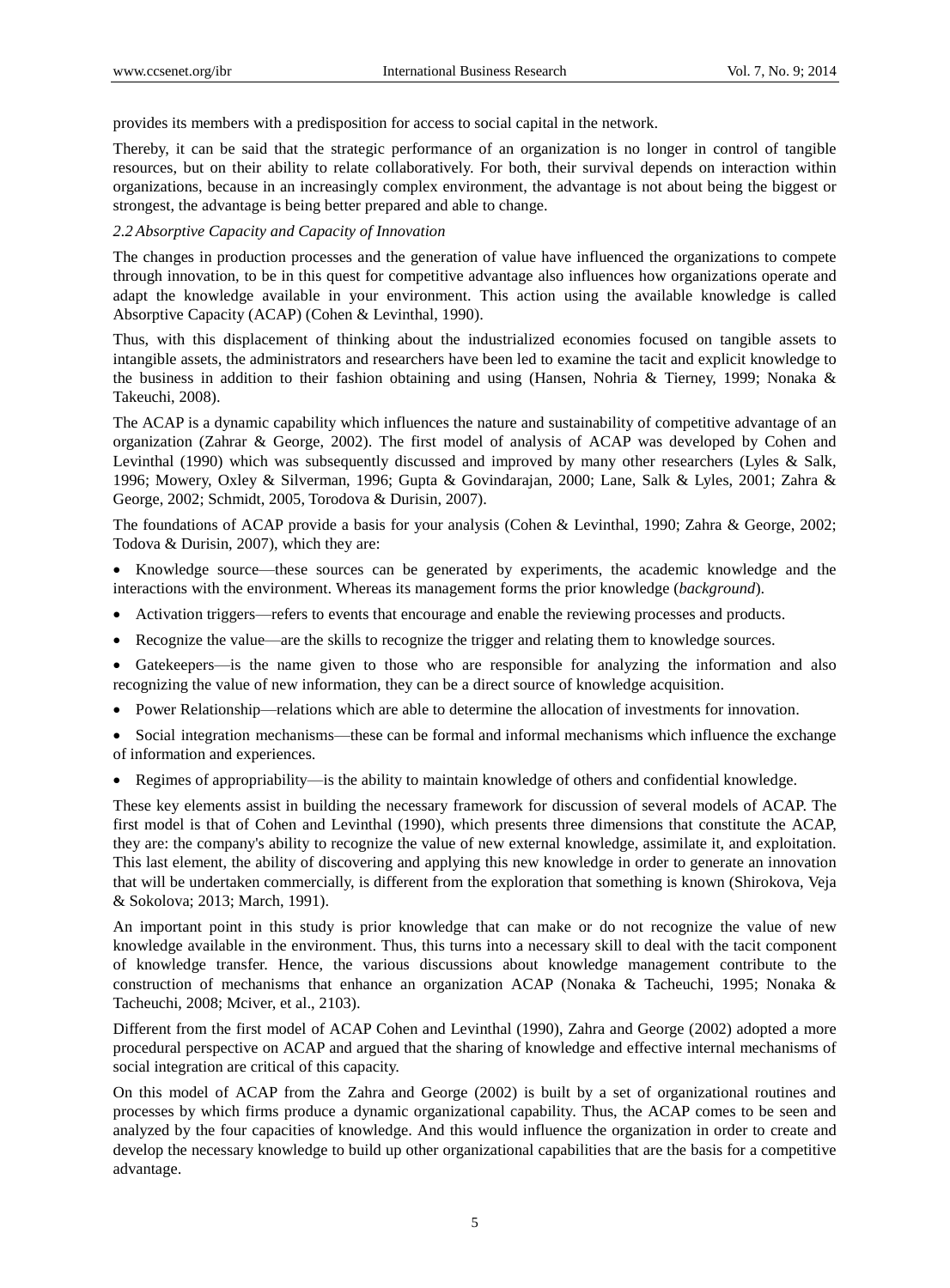The capabilities described are different and complementary at the same time as they may influence the results of the organization. For Zahra and George (2002), the ACAP is divided into Potential Absorptive Capacity (PACAP), consisting in the acquisition and assimilation, and Absorptive Capacity Realized (RACAP) comprises processing and exploitation.

 Acquisition—is the capacity of the firm to value, identify and acquire external knowledge critical to the company's operations;

 Assimilation—refers to the capacity of the firm to analyze, process, interpret, and understand the information obtained from external sources;

 Transformation—is the capacity of the firm to recognize two sets of seemingly incongruous information and then combine them to reach an innovation;

 Exploitation—refers to applying knowledge in new assets, systems, processes, knowledge or new organizational forms related to commercial application.

On the other hand, Torodova e Durisin (2007) criticized the division model proposed by Zahra and George (2002). Torodova and Durisin (2007) stated that these buildings are just labeling and the dimensions are not divided into two subsets. Also, another important point is highlighted by the new model of ACAP is that the mechanisms of social integration are present in all its stages.

Torodova and Durisin (2007) also suggest a resumption of the original model of Cohen and Levinthal (1990), and several changes in Zahra and George (2002) model. A significant change is the proposal of a new interpretation in the dimension "transformation", as they point out that the transformation of knowledge is not a consequence of assimilation, by which this occurs during a process of implementing a new knowledge the company can also regress to structures prior knowledge. At Table 2 are presented the authors of the cited models and their focus of analysis respectively.

| <b>AUTHORS</b>           | <b>FOCUS OF ANALYSIS</b>          |  |
|--------------------------|-----------------------------------|--|
| COHEN; LEVINTHAL (1990)  | Recognize the value;<br>$\bullet$ |  |
|                          | Assimilate;<br>٠                  |  |
|                          | Exploitation.<br>$\bullet$        |  |
| ZAHRA; GEORGE (2002)     | <b>ACAP</b> - Potential           |  |
|                          | Acquisition<br>$\bullet$          |  |
|                          | Assimilation<br>$\bullet$         |  |
|                          | <b>ACAP</b> - Realized            |  |
|                          | Transformation<br>$\bullet$       |  |
|                          | Exploitation<br>$\bullet$         |  |
| TORODOVA; DURISIN (2007) | Recognize the value<br>٠          |  |
|                          | Acquisition<br>٠                  |  |
|                          | Assimilation e transformation     |  |
|                          | Exploitation                      |  |

Table 2. Analysis models of ACAP

Source: developed by the authors, 2013 (COHEN; LEVINTHAL, 1990; ZAHRA; GEORGE, 2002; TODOVA; DURISIN, 2007).

Worth mentioning that ACAP has been studied by many other researchers to analyze the ability to innovate, and the main focus of this research was to identify factors related to links, to this capacity and that could lead to construction of competitive advantages (Lyles & Salk, 1996; Mowery, Oxley & Silverman, 1996; Gupta & Govindarajan, 2000; Lane, Salk & Lyles, 2001; Zahara & George, 2002; Torodova & Dururisin, 2007).

It is also worth noting that the initial studies of ACAP have focused on the area of R & D (Research and Development), but as evidenced by Lane, Koka and Pathak (2006) ACAP should have a broader perspective on the dynamic capabilities of the organization. These authors also identified two distinct areas of study, one that focuses on characteristics of external knowledge and another that focuses on the identification of internal characteristics of an organization to obtain high level of ACAP.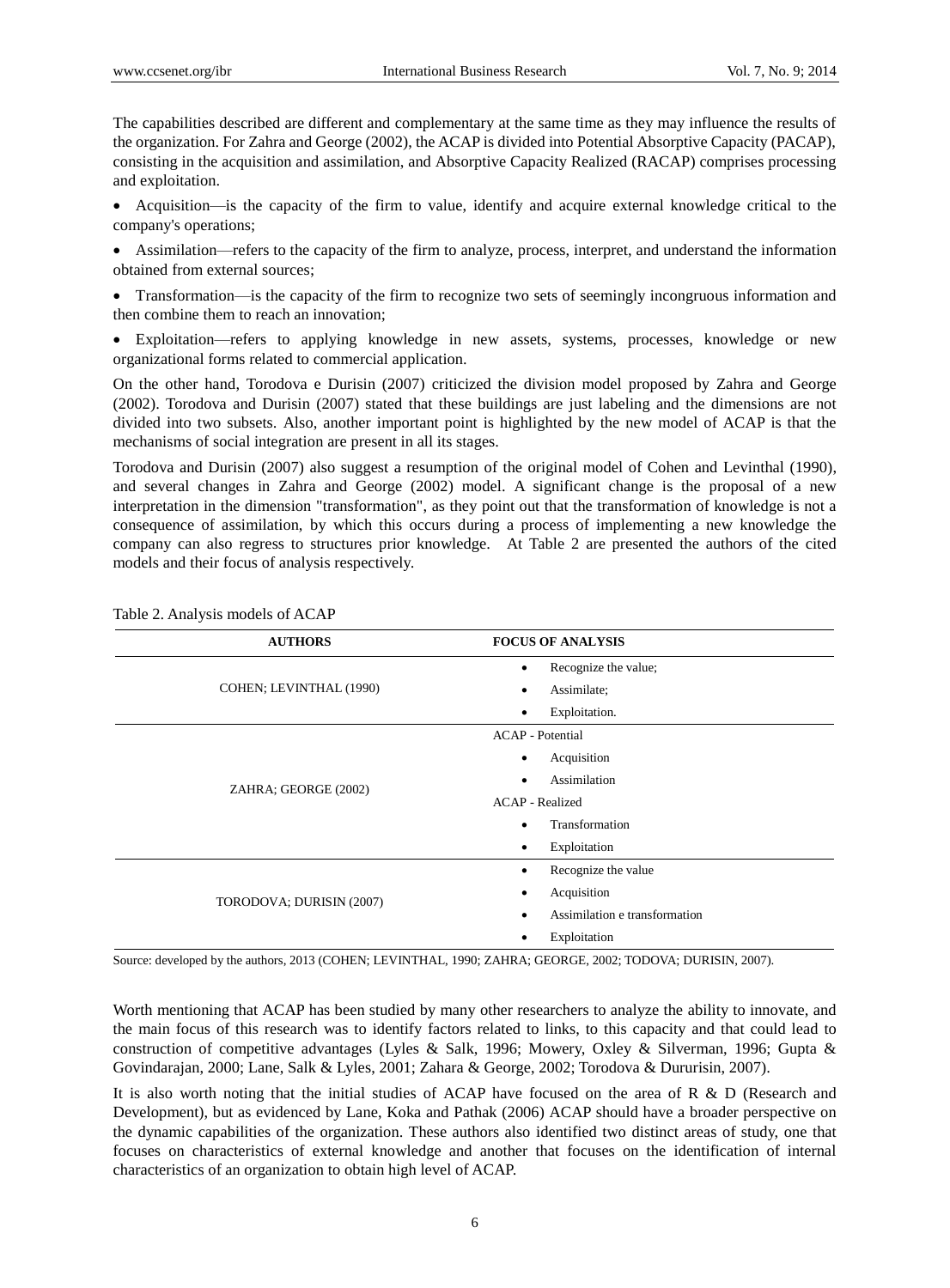Moreover, the influence of these factors on ACAP is one of the most important elements to enhance the ability of an organization to innovate (Lane, et al., 2006; Valberda, et al., 2010; Zahra & George, 2002). It may be perceived when considering factors such as the speed, quality and frequency of innovation in an organization.

However, these results are only exacerbated when knowledge sharing occurs, and that this share intangible assets not occur, particularly cognitive resources available within a group, remained underutilized (Lauring & Selmer, 2011; Nonaka & Takeuchi, 2008; Cohen & Levinthal, 1990).

From these information it can be inferred that ACAP is obtained by means of different levels of interaction, and these can occur between individuals, groups, organizations or even between countries (Zahra & George, 2002; Cohen & Levinthal, 1990; Torodova & Durisin, 2007; Schmidt, 2005).

Hence, in a process that takes into account the ACAP people and the processes of communication are factors of great importance because they contribute to innovate by this new procedure and external knowledge (Nonaka & Tacheuchi, 2008; Minbaeva et al, 2003). Thus, innovations often result over a dynamic of adoption of knowledge than the inventive process. While investment in R  $\&$  D manages the innovation potential, the ability to harness the collective or environmental knowledge is a critical component in obtaining and leveraging the ability to innovate and increase competitive advantage (Chesbrough, 2003; Chesbrough, 2006; Andersén, 2012; Cohen & Levinthal, 1990; Schmidt, 2005).

So, the several interactions between internal and external to the organization actors can provide an accumulation of information and experiences that assist in this joint and coding, furthermore the result of this activity is maximized for knowledge management (Mciver et al., 2103; Hansen & Nohria, 2004; Gupta & Govindarajan, 2000). The opposite of this is that if a company that does not invest in its ACAP, will not benefit from the emerging opportunities in the competitive environment.

Besides that, it is important to emphasize again that an organization needs on prior knowledge to assimilate and use new knowledge, and the accumulated prior knowledge contributes to an organization that can recognize and use new knowledge. So the importance of knowledge management to expand the capacity to learn and innovate (Nonaka & Takeuchi, 2008).

As highlighted by Cohen and Levinthal (1990), an organization that has high level of ACAP will tend to be more proactive in the development and use of present and future opportunities. However, companies that have low ACAP tend to have a more reactive behavior in the market. Thus, this second category of companies will only search for new alternatives when it does not achieve some of its performance criteria such as market share or revenue.

Nevertheless, this sharing of knowledge is a necessary social activity that occurs within a system in which knowledge is a resource that has value (Davenport & Prusak, 1998). Lee (2001) defines knowledge sharing as the set of knowledge transfer from one person, group or organization activities.

Moreover, the available knowledge can be both tacit as explicit, and sharing it manifests itself in organizations through interactions of the various units of the organization (Nonaka & Takeuchi, 2008; Luu, 2012). The members of a particular network of relationships exchange information related to their organizational activities, although it understood the dissemination of knowledge among team members and also the inclusion of which originate from the external environment.

Luu (2012) emphasizes that knowledge sharing is a way to improve access to knowledge, and this process involves three key elements, which are:

- Object: what kind of knowledge is shared;
- Method of Sharing: face to face, conference, knowledge network, organizational learning;
- Level of sharing: sharing knowledge involves individuals, teams and organizations.

These elements help in obtaining better ways of transferring knowledge among members of a network of relationships, and the levels of knowledge sharing involve the flow of interaction among group members, subsets and sets. Hence, knowledge sharing is seen as an activity of disseminating the knowledge of a person, a group or organization to another (Lee, 2001). Aligning the factors that lead to this, a higher ACAP sharing and transfer of knowledge have a better possibility of transformation of individual and collective knowledge into organizational knowledge (Luu, 2012).

Therefore, in an increasingly dynamic and competitive environment management level ACAP becomes a great advantage. Stands out even that the management of ACAP may lead to greater acquisition of knowledge that is a feature of creating value for organizations which can determine that it is the ability to innovate and compete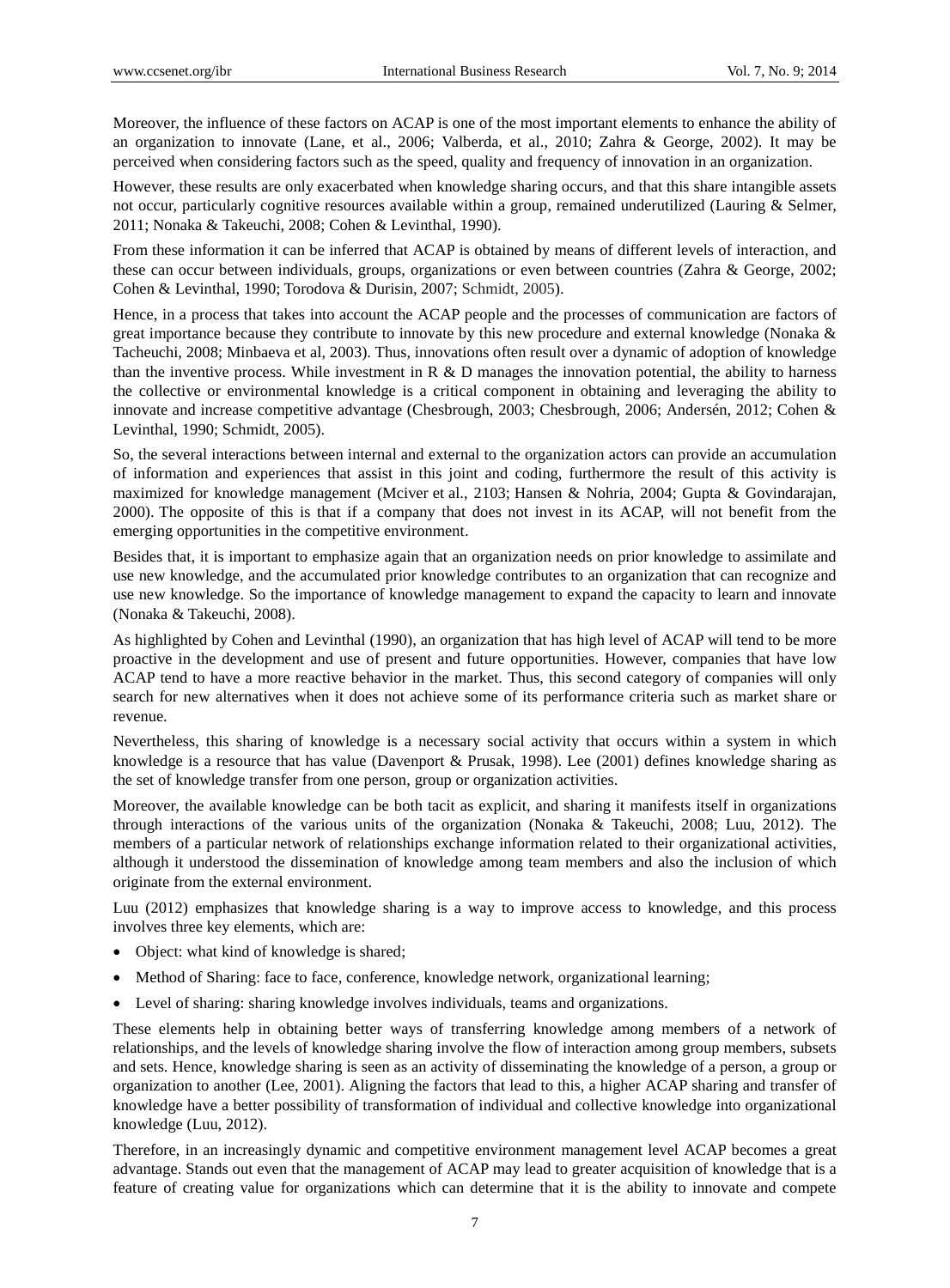(Zahra & George, 2002; Cohen & Levinthal, 1990; Torodova & Durisin, 2007).

# **3. Method**

This study was developed by the deductive method, which consists from the survey of general assumptions drawn from theoretical reflection. This procedure allows, by means of reasoning in descending order, with the appointment of specific concepts, answers the problematic proposed (Marshall & Rossman, 2010; Yin, 2005; Creswell, 2013).

Thereby, this study fits as an exploratory research for giving greater familiarity on the subject with the proposed survey and analysis of various sources of evidence (Creswell, 2013, Marshall & Rossman, 2010). Tripodi, Fellin and Mayers (1981) pointed out that the exploratory study provides a reference framework that facilitates the process of deduction in order to build concepts and hypotheses in the investigation of certain phenomena.

In this case, were initially surveyed and analyzed sources in bibliographical and documentary form. The first step was to build up the theoretical framework and protocol analysis aimed to characterize the study variables for the analysis and discussion of the data collected (Yin, 2005). This part of work was central to the organization of the conceptual component of this study and the construction of categories of analysis (Gil, 2010; Creswell, 2013). These categories have created qualitative indicators, which allowed the inference of knowledge obtained through data collection.

Thus, for this discussion followed three main assumptions for this work, which are:

• The ability to innovate is obtained and increased when an organization has a high degree of ACAP (Cohen  $\&$ Levinthal, 1990; Zahra & George, 2002; Torodova & Durisin, 2007; Lane et al., 2006; Valberda et al., 2010; Lane, Salk & Lyles, 2001; Mowery, Oxley & Silverman, 1996).

• The ACAP cannot be related only in absorbing the knowledge of its internal structure, but look for resources in your network of relationships (Luu, 2012; Lee, 2001; Nonaka & Takeuchi, 2008; Davenport & Prusak, 1998; Mciver et al., 2103; Hansen & Nohria, 2004; Gupta & Govindarajan, 2000; Lauring & Selmer, 2011).

 Organizations that have a proactive relationship with the competitive environment could increase their ACAP (Cohen & Levinthal, 1990; Davenport & Prusak, 1998; Andersén, 2012; Minbaeva et al., 2003; Lauring & Selmer, 2011).

Based on these inferences and the conduct of research with a qualitative approach that is used to aid in the understanding of the phenomena studied, since its use in this type of research becomes a way of access to social realities in order to explore relations in the context of this research. This is possible due to the qualitative approach the focus is to understand the social processes that occur in a given scenario or context (Yin, 2005; Marshall & Rossman, 2010).

Having said that, it was conducted the comparison between the data collected with the literature research and document initially raised. This was done by paraphrasing. To facilitate the construction of the necessary elements for the analysis with the aim of investigating the relationship between factors related to absorptive capacity and the ability to innovate and also to compete.

## **4. Results**

# *4.1 Presentation of Empirical Evidence*

The organizations often miss the opportunity to take an idea that can bring you a competitive advantage, thereby four cases that illustrate the study of this work will be presented. An interesting case is that in 1976 Kodak created digital machines. Nevertheless, Kodak just tries to commercially exploit this idea twenty-five years later, this time the market was already dominated by other companies and, therefore, it could no longer conquer this market (Exame Online, 2013). This attitude has led to the company's bankruptcy proceedings in 2012, however in 2013 the company was able to reverse this situation.

Kodak has started a photo-sharing service, similar to what occurs in social networks like Instagram or Facebook, even before they existed. Nevertheless, this activity at the time did not matter to their managers because they were intoxicated by profit and power of their films. However, no commercial relevance to Kodak invented digital photography, why in the end the profits would not be on this machine? Because the camera has become just an application of mobile **(**Anderso, 2012).

Another case studied in this work that demonstrates the lack of perception of managers of an organization is the iPOD. There is a belief that Steve Jobs' Apple created it, but what happened is that Steve Jobs acknowledged the idea from Tony Fadell, that after the responsible management of Real Networks rejected the idea to develop a new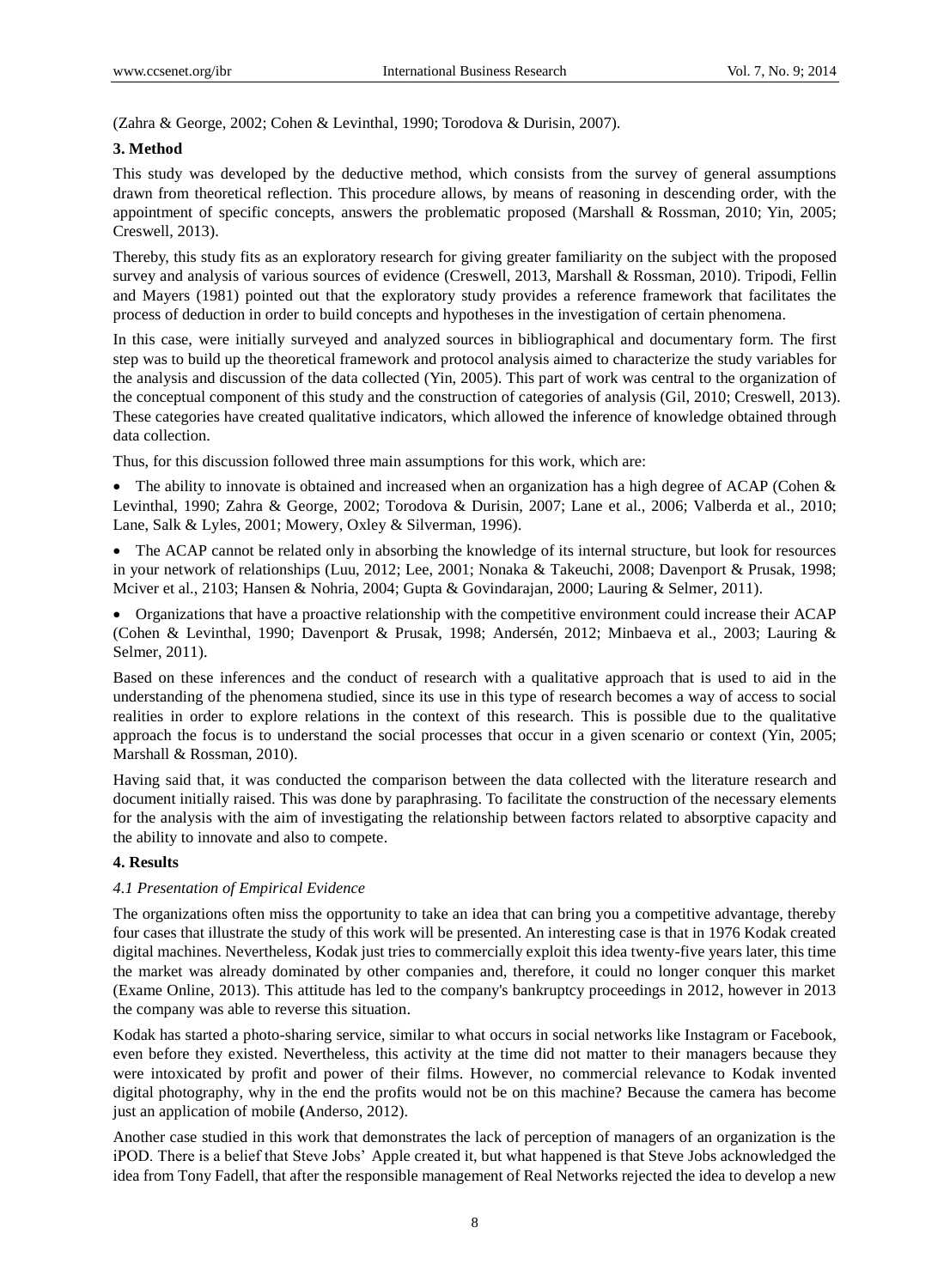kind of music player in mid-2000. In addition, Phillips was the company where Fadell worked also declined his idea (Tynan, 2009).

In this period MP3 players were on the rise, but the concept of Fadell was a little different. He developed the idea that the device should be smaller, thinner and focused on a content delivery system that would give its users a way to manage their playlists (Tynan, 2009). This content delivery system evolved into the familiar Apple iTunes (Apple, 2013). Fadell still worked and headed Apple's iPod division until November 2008, Real Networks is still a player in the world of streaming media, but their share in the market is a fraction of what Apple does with its iTunes (Tynan, 2009; Apple, 2013).

Another example of the lack of ability to enjoy an idea was from Xerox. More than a decade before the Macintosh and Windows PCs, before even the MITS Altair, the High existed which was the name of the computer from Xerox. This was the world's first computer with a graphical user interface based on windows. This equipment was developed at Xerox PARC, the Alto had a mouse, internet network and a simple text processor. However, in 1973 the market for personal computers did not exist and Xerox did not know exactly what to do with the High (Tynan, 2009). This would refer the phrase said by Ken Olsen, founder of Digital Equipment: "I do not see why anyone would have a computer at home" (Gates, 1995).

In 1979, Steve Jobs visited Xerox PARC and he realizes the potential of the Alto. Jobs incorporates many of his features in Mac and Lisa of Apple computers. A short time later, the Xerox finally noticed his mistake and started a campaign to launch the Xerox Star, a graphical workstation based on technology developed for the Alto, but it was too late to Xerox (Tynan, 2009; Xerox Alto, 2013).

The prison of Xerox with respect to the success of copiers among other things earned him many problems. After the year 2000, sales and revenues plummeted with copiers, since competitors could sell these machines with lower prices and similar technology (Bianco; Moore, 2001; Daft, 2008). During this period, Xerox recorded losses that reached \$ 384 million, over a period of 18 months Xerox lost \$ 38 billion in market value. Also, another impactful event for Xerox was that, its shares fell \$ 64 to less than \$ 4. This error from Xerox became known as "Burox", ie the Bureaucracy Copier.

The fourth and final case is presented of Napster (2013) which was created in 1999, its creators are Shawn Fanning and Sean Parker. Napster was a program for sharing files in P2P (peer to peer), whose idea was to facilitate the sharing of music online (Tynan, 2009). At this time the then CEO of Napster, Hank Barry, suggested the recording industry to adopt an agreement on style license that would pay the artists royalties for songs distributed via internet.

Though, record companies reacted by suing Napster for contributing with piracy (Tynan, 2009). This was the first major episode in the legal battle between the recording industry and music sharing networks on the Internet. The company had to shut down their servers in 2001. But, Napster users quickly moved to other P2P networks such as Gnutella and Grokster, thereby the music programs "Pirate" became the number one enemy of the RIAA (Recording Industry Association of America) (Tynan, 2009).

This battle against what seemed the digital music market, has not produced anything that it is dominated by streaming services like Pandora. Thus, as Tynan (2009) argues that, if the music industry had accepted a partnership with Napster, MP3.com or any other network sharing in vogue undoubtedly could better control the digital music sales and better address problems piracy.

To get an idea of the role of online music subscription service, it is noteworthy that the digital channels now account for 35% of total revenue of the music industry, while physical sales represent 57% of revenues in the sector. the subscription services for streaming music and which are in frank ascent, now accounting for 20% of digital revenues worldwide, compared to 14% in 2011 (ABPD, 2013).

These historical facts, among many examples, demonstrate how the strategic vision and structure of an organization is its success or failure determined by the capacity to absorb innovation and transform it into a market opportunity.

## *4.2 Analysis and Discussion of Results*

As seen in the mentioned cases, organizations often fail to compete for not following the market dynamics. This becomes a problem that could take it to stagnation and an entropic process. Some organizations are limited by the inertia of their structures (Sharifirad, 2010; Freeman & Hannan, 2005; Silva, Lopes & Oliveira, 2013). In addition, other organizations are limited by their incapacity to realize that particular invention or change could bring competitive advantage for its commercial application, i.e. lack of the ACAP (Sharifirad, 2010; Torodova & Durisin, 2007).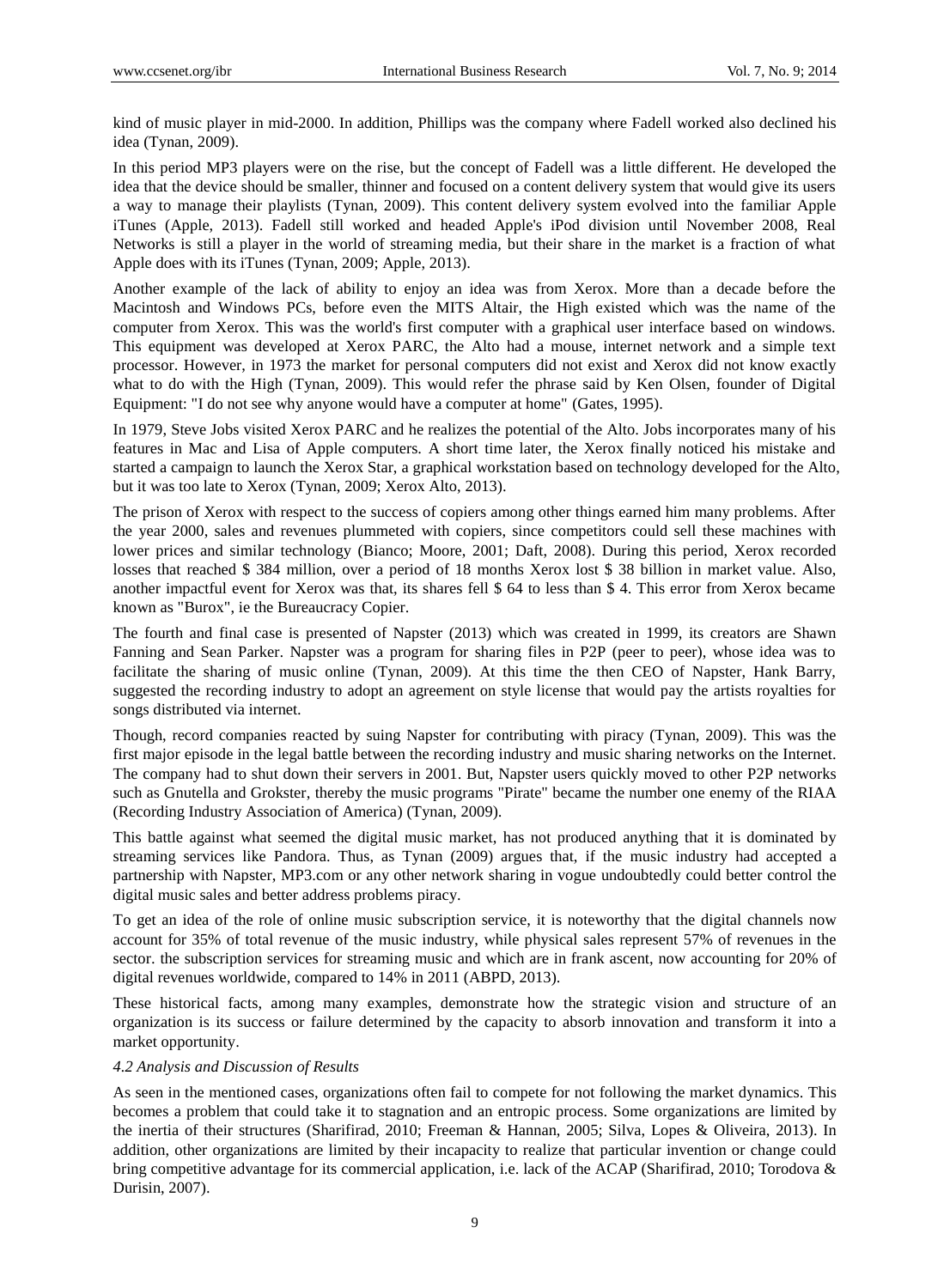These companies assume a passive attitude and limited interaction with the innovations available in the marketplace, get stuck to the illusion of immediate results that lead to a share of restricted market. So, the success of an organizational structure that relies on closed maps and their internal instruments are only a smokescreen for what is happening or will happen in the real competitive market (Chesbrough, 2003; Chesbrough, 2006).

This situation can be perceived as the offer of partnership of the creators of the Napster for the music industry, non-commercial use of it from Xerox computer or digital camera by Kodak. As highlighted Castells (1999), Powell (1990) and Andersén (2012), these situations have become more common by several factors such as the global expansion of markets, the speed of technological developments, high ease of information exchange and the end of the competitive advantages stable.

Furthermore, the case of Xerox demonstrates the importance of recognizing the value of ideas, because your computer will become a catalyst for the success of Steve Jobs'Apple in the early 1980s. This demonstrates the power to harness the social capital available or generated by a network of relationships. So when Steve Jobs visited Xerox in 1979, he recognized the value of available knowledge, assimilate and then exploitation it.

The iPod case also illustrates the importance of social capital available in the environment, because when Fadell offered his idea to Real Networks and Philips, they did not recognize its value. Fadell used its network of relationships and, in another attempt, talked with Steve Jobs who accepted investing in what would become one of its main products.

These two episodes with Apple exemplifies the importance of developing the ACAP, because even with the investments in R & D to generate a potential for innovation, the ability to harness the collective knowledge, or of the environment was a critical component in building competitive advantage (Cohen & Levinthal, 1990; Schmidt, 2005; Chesbrough, 2003; Chesbrough, 2006).

Accordingly, in an increasingly complex environment, the advantage is not to be the biggest or strongest, the advantage grew up in being better prepared and able to assimilate the changes. However, this advantage could only be harnessed by the sharing of knowledge occurred, and that this share had not occurred intangible assets, primarily cognitive resources available within the group remain underutilized (Lauring &Selmer, 2011; Nonaka & Takeuchi, 2008; Cohen & Levinthal, 1990).

As pointed out for Castells (1999), the capacity to share network is the path to the new paradigm of competition. What distinguishes the current technological revolution is not the centrality of knowledge, but the application of these in order to generate a cumulative feedback cycle between innovations and users (Davenport & Prusak, 1998; Lauring & Selmer, 2011). This feedback loop between the introduction of a new technology, its use and further development in new areas, becomes much faster when shared.

This innovation cycle can be applied to better explain the success of the music distribution systems on the Internet. This virtualization of the music industry, might even have been fought but not interrupted. Even with the disruption of activities at the time of Napster, innovation has been incorporated by the market and represents a significant portion of the results of the recording industry.

Evidenced cases illustrated how the interaction with the environment can increase the ability of an organization to innovate and compete. Being it in products like the Apple case, or in cases such as in digital music distribution. While companies compete for competitive advantage through innovation, it is worth noting that the new paradigm that builds up, leads to an attitude of collaboration and exchange of knowledge.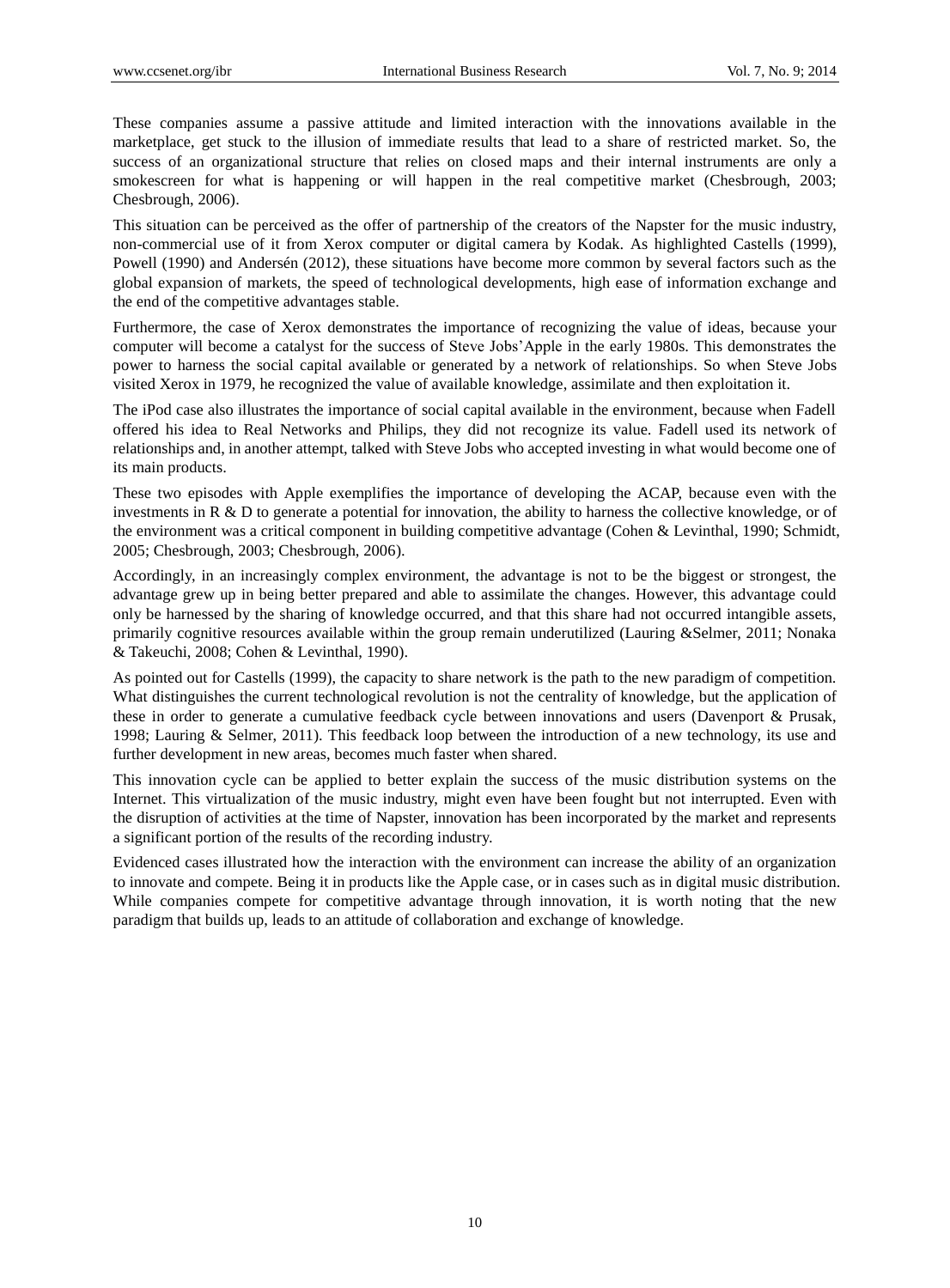

Figure 1. Relationship between absorptive capacity and ability to compete

Thus, it can be inferred that companies that fail to recognize the value, assimilate and exploitation of new knowledge (ACAP), generated both in the indoor environment, as in the external environment, are outdated and lost their competitiveness (Zahra & George, 2002; Cohen & Levinthal, 1990; Torodova & Durisin, 2007). This can create a virtuous circle or a vicious circle for businesses (Figure 1).

As such, it is clear that companies that do not invest in increasing their ACAP, have a lower capacity to innovate and hence to compete. This attitude leads to a reactive behavior in the competitive environment, and that this is independent of their inventions. The opposite is also true, as the more proactive an organization is, more it can influence the competitive environment.

The vicious circle created by a reactive market behavior that causes companies that do not invest in increasing their ACAP, so they distance themselves from those who are proactive. This way, even without producing inventions, such as Apple, an organization can increase its competitiveness through ACAP with the absorption of other people's inventions and companies.

Therefore, an organization can even generate new knowledge from interactions with the constituent elements of a network of relationships (Nonaka & Tacheuchi, 1995, 2008; Mciver et al., 2103.). What facilitates the transfer of knowledge is the accumulation of information and experiences that assist in the articulation and codification, and the result of this is maximized for knowledge management (Mciver et al., 2103; Hansen & Nohria, 2004; Gupta & Govindarajan, 2000).

Lining up factors that lead to increase ACAP with this sharing and transfer of knowledge, the more possibilities of transformation of individual and collective knowledge into organizational knowledge are constructed (Luu, 2012). Moreover, the influence of these factors on ACAP is one of the most important elements to enhance the ability of an organization to innovate (Lane et al., 2006; Valberda et al., 2010; Zahra & George, 2002). This can be seen when considering factors such as the speed, quality and frequency of innovation in an organization.

In order to an organization to maintain this capability to innovate and understand the changes in the environment, it should create mechanisms of learning and assimilation of knowledge that are available in the environment. It is worth noting that, as pointed out by Wegner and Maehler (2012) and Wu and Lee (2012), the organizations that possess greater capacity to assimilate and to apply the knowledge available in interorganizational networks, will be more able to survive than those that do not have this feature.

In addition, these relations only provide an important asset to its members when there is an attitude of complementarity, sharing and mutual aid (Hansen & Noria, 2004). Since one of the important elements in the concept of ACAP is the recognition of the new local knowledge. As highlighted Zaheer and Bell (2005), the actual utilization of these interactions depending on their ACAP.

Thereby, worth mentioning the importance given by the researchers of ACAP to the mechanisms of social integration (Zahra & George, 2002; Cohen & Levinthal, 1990; Torodova & Durisin, 2007). It also appears that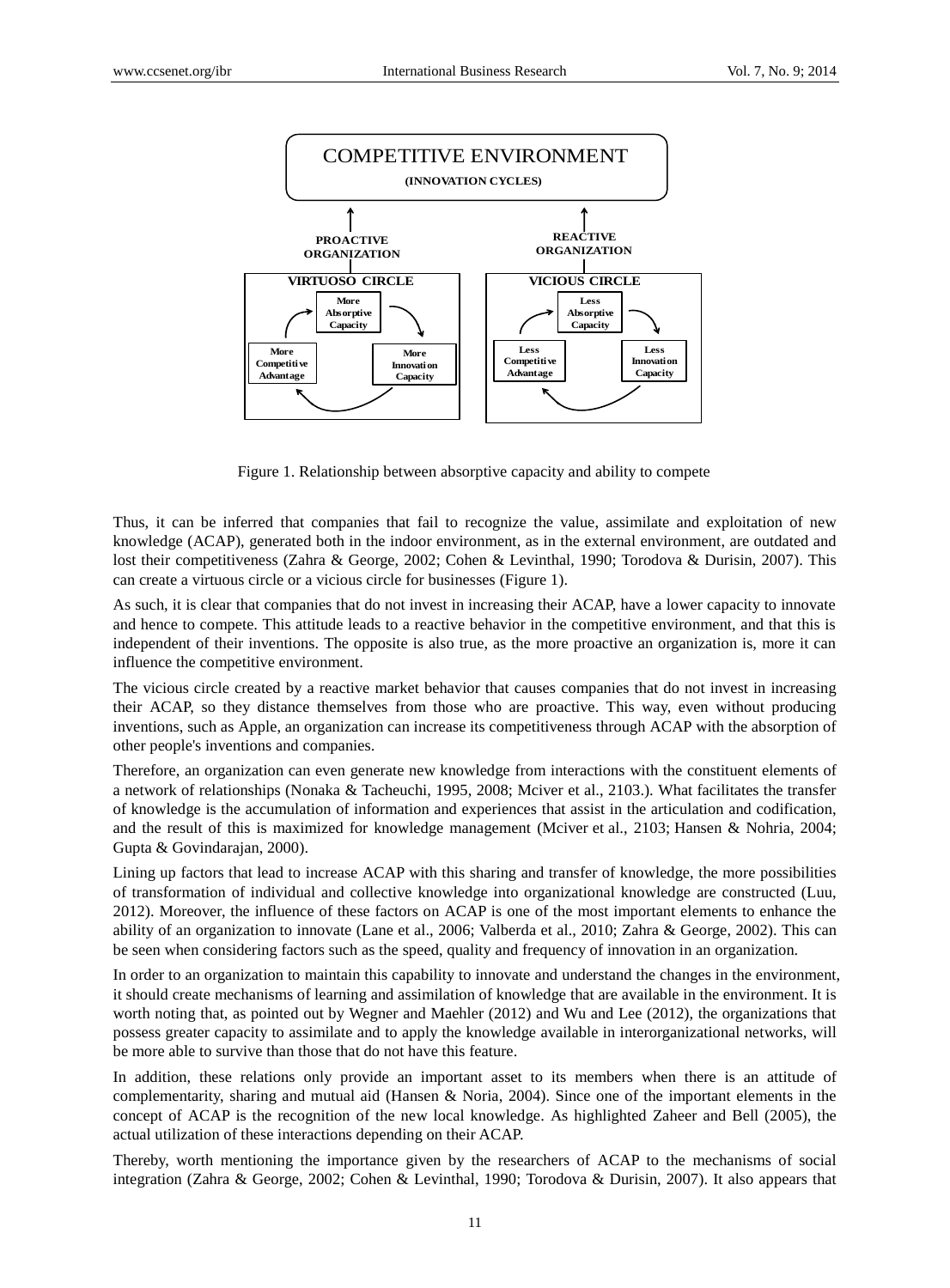the way to increase the ACAP is to build up networks of relationships which allow both leverage existing social capital and generate new capital.

Then, this transfer of knowledge can also be seen as an activity of sharing and dissemination of knowledge (Lee, 2001). In addition, companies will still have to deal with innovation cycles. As in the case of the song or the computer market, so those who are not able to change and innovate, will be back.

#### **5. Conclusion**

The environment that requires from the people a systemic view of the organization and global thinking, focused on the interaction with the external environment. This interaction brings new knowledge and developing new skills and competencies. In this new form of management, knowledge becomes the main production input. The competitive advantage of organizations is built by the ability to transform this knowledge into new forms of interaction with the various elements of the external environment.

Thus, the competitive advantage is being built by the various networks of relationships that individuals, groups and organizations will establish. These interactions promote a social capital that is available to all members of the same network, but it will be passed only by a few who are better prepared.

This ability to interact positively with the competitive environment is only possible when an organization has ACAP therefore it is no use to generate ideas or to seek information if the organization fails to promote a virtuous cycle between the factors that lead to innovate and compete. Besides, it can be inferred that an organization increases its competitiveness when establishing relationships and can enjoy the same social capital in the process of knowledge transfer.

Furthermore, the behavior of organizations with regards to management of ACAP may determine a distance between the reactive and proactive companies. This will determine the survival or not of these organizations, because without prior knowledge and generating new knowledge, companies are becoming obsolete in an entropic process of shrinkage and death.

This article focuses on the capacity of companies to transform the knowledge gained by the relations with the external environment, as the main element to their capacity to absorb this knowledge and deliver results for the company. However, this study was limited to understand the relationships with the environment and the level of absorptive capacity of organizations. So, because this research not has been deepened of other market factors as the put pressure corporate management, as legal changes, new competitors etc.

In developing the closure of this article, there was a future opportunity to perform research on the relationship between ACAP and strategic planning of businesses: for a new strategic plan to incorporate flexibility and greater interaction that are emerging with the consumer market and other organizations to be aware of market changes and innovations. So, a company can define what the best products are, as well as, processes and the best time to implement them.

#### **References**

- ABPD. (2013). *IFPI divulga balança Fonográfico Mundial—2012*. Retrieved from http://www.abpd.org.br/noticias\_internas.asp?noticia=241
- Adizes, I. (1995). *Gerenciando mudanças: o poder da confiança e do respeito mútuo na vida pessoal, familiar, nos negócios e na sociedade* (2nd ed.) São Paulo: Pioneira.
- Andersén, J. (2012). Protective capacity and absorptive capacity Managing the balance between retention and creation of knowledge-based resources. *The Learning Organization, 19*(5), 440–452. http://dx.doi.org/10.1108/09696471211239730
- Anderso, H. (2012). Por que a Kodak, a Motorola e a Nortel falharam? 13 de janeiro de. Retrieved from http://informationweek.itweb.com.br/6536/por-que-a-kodak-a-motorola-e-a-nortel-falharam/
- APPLE. (2013). *iTUNES*. Retrieved from http://www.apple.com/br/itunes/
- Armstrong, C. E., & Lengnick-Hall, C. A. (2013). The Pandora's box of social integration mechanisms: Can they make it more difficult to realize absorptive capacity? *Journal of Strategy and Management, 6*(1), 4–26. http://dx.doi.org/10.1108/17554251311296530
- Balestrin, A., & Vargas, L. M. (2004). A dimensão estratégica das redes horizontais de PMEs: teorizações e evidências. *Rev. adm. contemp. Curitiba, 8*. http://dx.doi.org/10.1590/S1415-65552004000500011
- Barney, J. B. (1991). Firm resource and sustained competitive advantage. *Journal of Management, 17*(1), 99–120. http://dx.doi.org/10.1177/014920639101700108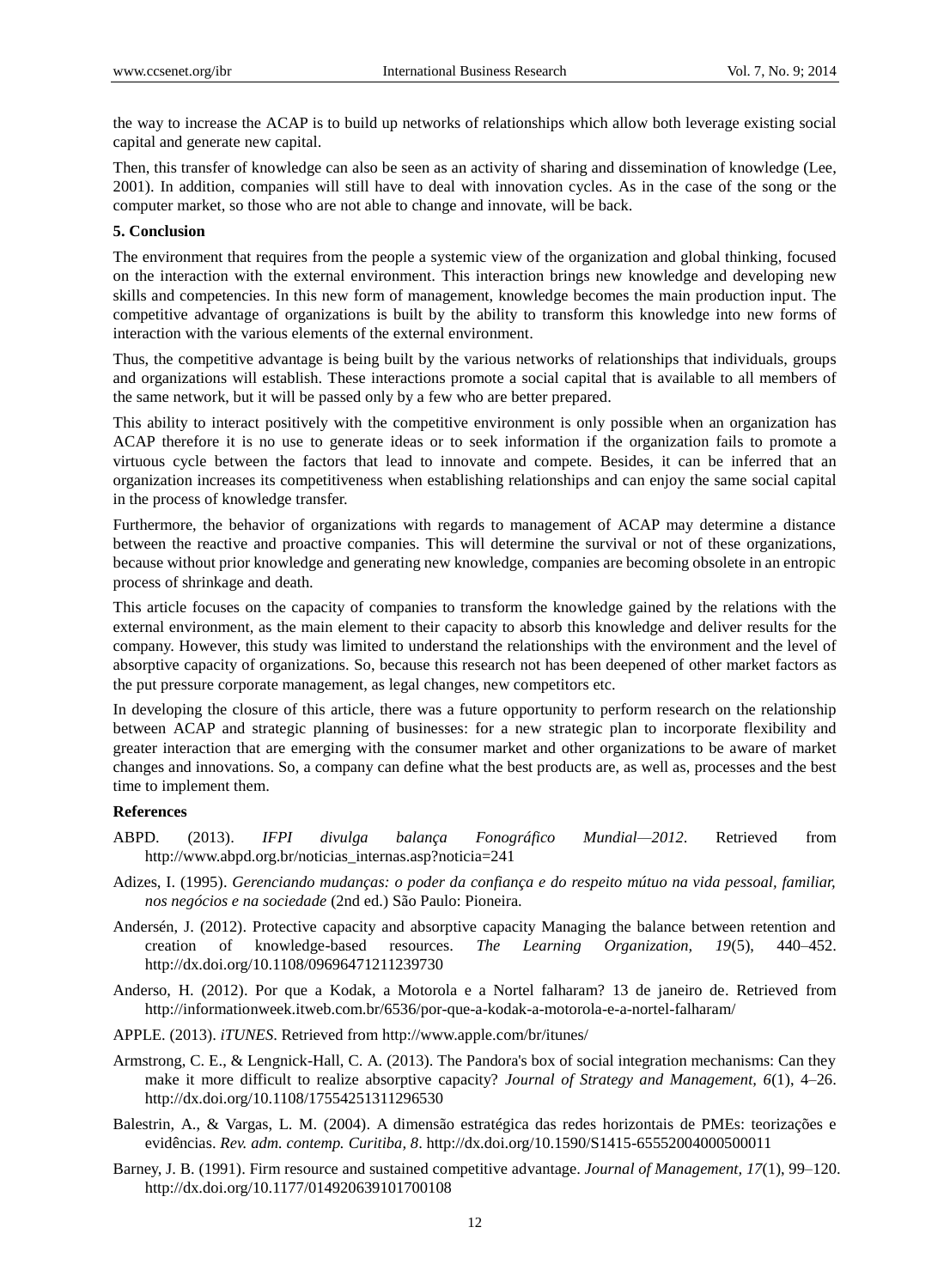Bertero, C. O., & Caldas, M. P. (org.) (2007). *Teoria das Organizações*. São Paulo: Atlas.

- Bianco, A., & Moore, P. L. (2001). Xerox: The Downfall. *Bus. Week*, Mar, 5.
- Borgatti, S. P., & Foster, P. C. (2003). The network paradigm in organizational research: A review and typology. *Journal of management, 29*(6), 991–1013. http://dx.doi.org/10.1016/S0149-2063\_03\_00087-4
- Castells, M. (1999). *A sociedade em rede* (6th ed.). São Paulo: Paz e Terra.
- Chen, C. P., Liu, P. L., & Tsai, C. H. (2008). A study of the influence of organizational knowledge ability and knowledge absorptive capacity on organizational performance in Taiwan`s Hi-Tech enterprises. *Journal of Applied Sciences, 8*(7), 1138–1148. http://dx.doi.org/10.3923/jas.2008.1138.1148
- Chesbrough, H. W. (2003). *Open innovation: The new imperative for creating and profiting from technology.* Harvard Business Press.
- Chesbrough, H. W. (2006). The era of open innovation. In Mayle, David (Ed.), *Managing innovation and change, 127*(3), 34–41. Sage publications.
- Child, J. (2012). *Organização: principais e prática contemporâneos*. São Paulo: Saraiva.
- Clegg, S. R., Hardy, C., & Nord, W. R. (1998). *Handbook de estudos organizacionais*. São Paulo: Atlas.
- Cohen, W., & Levinthal, D. A. (1990). Absorptive Capacity: A New Perspective on Learning And Innovation. *Administrative Science Quarterly, 35*(1), 128–152. http://dx.doi.org/10.2307/2393553
- Creswell, J. W. (2013). *Research design: Qualitative, quantitative, and mixed Methods approaches*. Sage.
- Daft, L. R. (2008). *Organizações: Teoria e Projetos* (2nd ed.). São Paulo: Cengage Learning.
- Davenport, T., & Prusak, L. (1998). *Working Knowledge: How Organizations Manage What They Know*. Boston: Harvard Business School.
- De Masi, D. (1999). *A sociedade pós-industrial*. São Paulo: Senac.
- Dosi, G., Nelson, R. R., & Winter, S. G. (2000). The nature and dynamics of organizational capabilities. *The Nature and Dynamics of Organizational Capabilities*, 1–22.
- Eccles, R. J. (1981). The quasifirm in the construction industry. *Jornal of Economic Behavior and Organizations, 2*, 335–357. http://dx.doi.org/10.1016/0167-2681(81)90013-5
- Exame On Line. (2013). *Kodak sai da falência com foco em impressão comercial*. Retrieved from http://exame.abril.com.br/negocios/noticias/kodak-sai-da-falencia-com-foco-em-impressao-comercial
- Flatten, T. C. et al. (2011). A measure of absorptive capacity: scale development and validation. *European Management Journal, 29*(2), 98–116. http://dx.doi.org/10.1016/j.emj.2010.11.002
- Fosfuri, A., & Tribo, J. (2008). Exploring the antecedents of potential absorptive capacity and its impact on innovation performance. *The International Journal of Management Science, 36*(2), 173–187. http://dx.doi.org/10.1016/j.omega.2006.06.012
- Freeman, J., & Hannan, M. T. (2005). Ecologia das populações organizacionais. *RAE, 45*(3).
- Friedmann, R. (2004). *Gestión y Organización de empresas em el siglo XXI*. Santiago: RIL.
- Gates, B. (1995). *A estrada do futuro*. São Paulo: Companhia das Letras.
- Granovetter, M. S. (1983). The strength of weak ties: a network theory revisited. *Sociological Theory, 1*, 201–233. http://dx.doi.org/10.2307/202051
- Guevara, A. J. de H., & Dib, V. C. (2007). *Da sociedade do conhecimento à sociedade da consciência.* São Paulo: Saraiva.
- Gulati, R. (1998). Alliances and networks. *Strategic Management Journal, 19*(4), 293–317. http://dx.doi.org/10.1002/(SICI)1097-0266(199804)19:4%3C293::AID-SMJ982%3E3.0.CO;2-M
- Gupta, A. K., & Govindarajan, V. (2000). Knowledge Flows within MNCs. *Strategic Management Journal, 21*(3), 443–457. http://dx.doi.org/10.1002/(SICI)1097-0266(200004)21:4<473::AID-SMJ84>3.0.CO;2-I
- Hansen, M. T., & Nohria, N. (2004). How To Build Collaborative Advantage. *MITSloan Management Review, 46*(1). Retrieved from http://sloanreview.mit.edu/article/how-to-build-collaborative-advantage/
- Hitt, M. A., Ireland, D. R., & Hoskisson, R. E. (2002). *Administração Estratégica*. São Paulo: Pioneira Thomson Learning.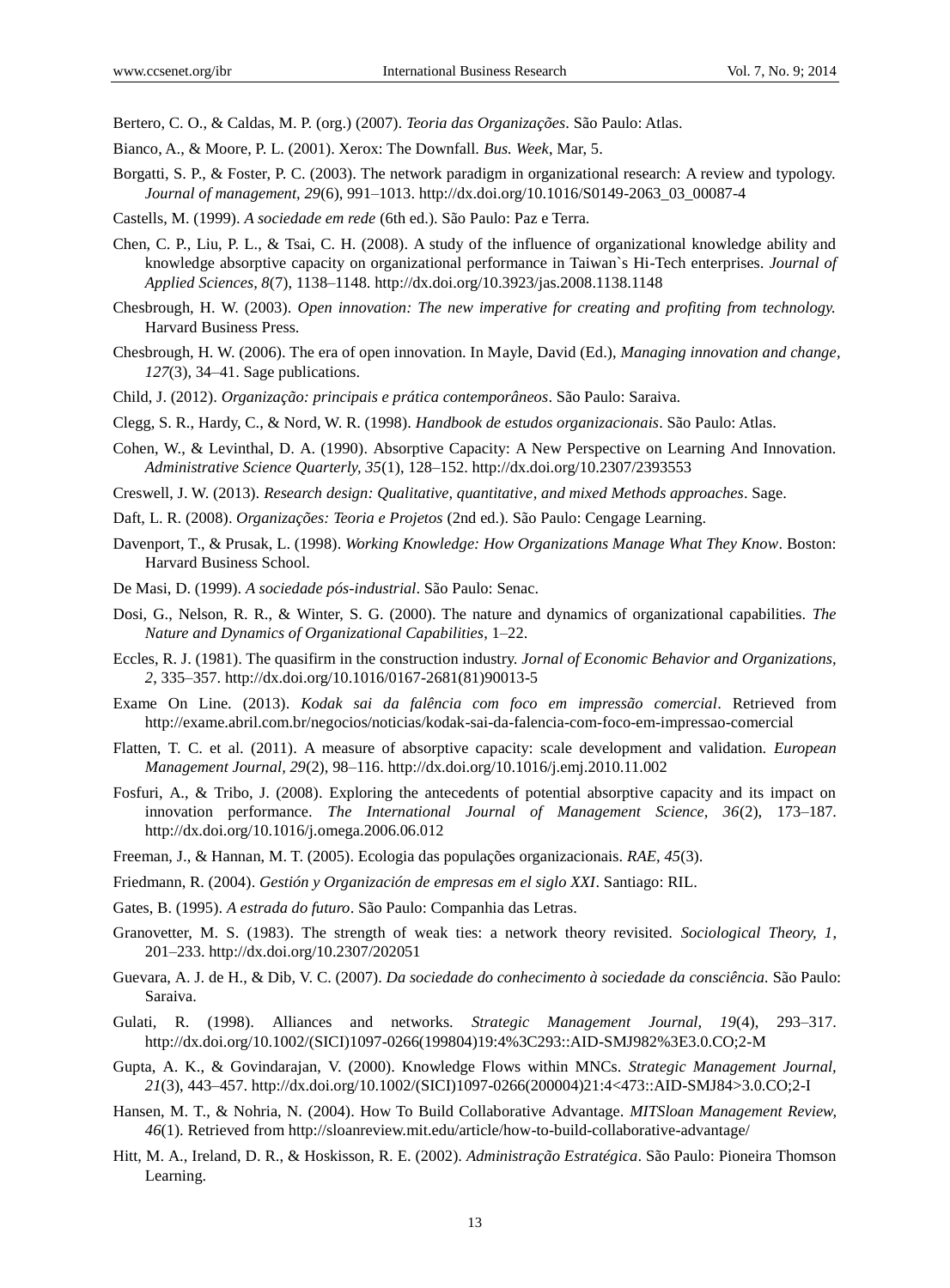- Jansen, J. P., Van De Bosch, F. A., & Volberda, H. (2005). Managing potential and realized absorptive capacity: how do organizational antecedents matter? *Academy of Management Journal, 48*(6), 999–1015. http://dx.doi.org/10.5465/AMJ.2005.19573106
- Kaufman, D. (2012). A força dos "laços fracos" de Mark Granovetter no ambiente do ciberespaço. *Galaxia (São Paulo, Online), 23*, 207–218.
- Lane, P., & Lubatkin, M. (1998). Relative Absorptive Capacity and Interorganizational Learning. *Strategic Management Journal, 19*(5), 461–477. http://dx.doi.org/10.1002/(SICI)1097-0266(199805)19:5%3C461::AID-SMJ953%3E3.0.CO;2-L
- Lane, P., Salk, J. E., & Lyles, M. A. (2001). Absorptive Capacity, Learning and Performance in International Joint Ventures. *Strategic Management Journal, 22*(12), 1139–1161. http://dx.doi.org/10.1002/smj.206
- Larsson, R. et al. (1998). *Organization Science, 9*(3), 285–305. http://dx.doi.org/10.1287/orsc.9.3.285
- Lauring, J., & Selmer, J. (2011). Multicultural organizations: common language, knowledge sharing and performance. *Personnel Review, 40*(3), 324–343. http://dx.doi.org/10.1108/00483481111118649
- Lee, J. N. (2001). The impact of knowledge sharing, organizational capability and partnership quality on IS outsourcing success. *Information & Management, 38*(5), 323–335. http://dx.doi.org/10.1016/S0378-7206(00)00074-4
- Lima, F. G. S. N. de., & Campos, F. L. A. N. (2009). Mapeamento do Estudo Contemporâneo em Aliças e Redes Estratégicas. *RBGN, São Paulo, 11*(31), 168–182. Retrieved from http://www.redalyc.org/pdf/947/94711694004.pdf
- Luu, T. T. (2012). Behind knowledge transfer. *Management Decision, 50*(3), 459–478. http://dx.doi.org/10.5539/ijbm.v8n2p29
- Lyles, M. A., & Salk, J. E. (1996). Knowledge Acquisition from Foreign Parents in International Joint Ventures: an empirical examination in the Hungarian context. *Journal of International Business Studies, 27*, 877–903. http://dx.doi.org/10.1057/palgrave.jibs.8490155
- Mahmood, I. P., Zhu, H., & Zajac, E. J. (2011). Where can capabilities come from? network ties and capability acquisition in business groups. *Strategic Management Journal, 32*, 820–848. http://dx.doi.org/10.1002/smj.911
- March, J. (1991). Exploration and exploitation in organizational learning. *Organization Science, 2*(1), 71–87. http://dx.doi.org/10.1287/orsc.2.1.71
- Marcon, M., & Moinet, N. (2000). *La Stratégie-Réseau.* Paris: Éditions Zéro Heure.
- Margulis, L., & Sagan, D. (1986). *Microcosmos: four billion years of microbial evolution*. Los Angeles: University of California Press.
- Marshall, C., & Rossman, G. B. (2010). *Designing qualitative research*. Sage.
- Mciver, D. et al. (2013). Understanding work and knowledge management from a knowledge in- practice perspective. *Academy Of Management Review, 38*(4), 597–620. http://dx.doi.org/10.5465/amr.2011.0266
- Migueletto, D. C. R. (2001). *Organizações em rede*. Dissertação de mestrado em administração pública, Escola Brasileira de Administração Pública, FGV. Rio de Janeiro.
- Minbaeva, D. et al. (2003). Knowledge transfer, subsidiary absortiptive capacity and HRM. J*ournal of International Business Studies, Washington, 34*(5), 586–599. http://dx.doi.org/10.1108/00483480510571914
- Morgan, G. (1996). *Imagens da Organização*. São Paulo: Atlas.
- Motta, F. C. P., & Vasconcelos, I. F. F. G. de. (2004). *Teoria Geral da Administração*. São Paulo: Pioneira Thomson Learning.
- Mowery, D. C., Oxley, J. E., & Silverman, B. S. (1996). Strategic alliances and interfirm knowledge transfer. *Strategic management journal, 17*, 77–91. http://dx.doi.org/10.1002/smj.4250171108
- Nahapiet, J., & Ghoshal, S. (1998). Social capital, intellectual capital, and the organizational advantage. *Academy of Management Review, 23*(2), 242–260. http://dx.doi.org/10.2307/259373
- Napster. (2013). *Informações sobre a empresa*. Retrieved from http://br.napster.com/start
- Nonaka, I., & Takeuchi, H. (1995). *The knowledge-creating company: how Japanese companies create the dynamics of innovation.* Oxford: Oxford University Press.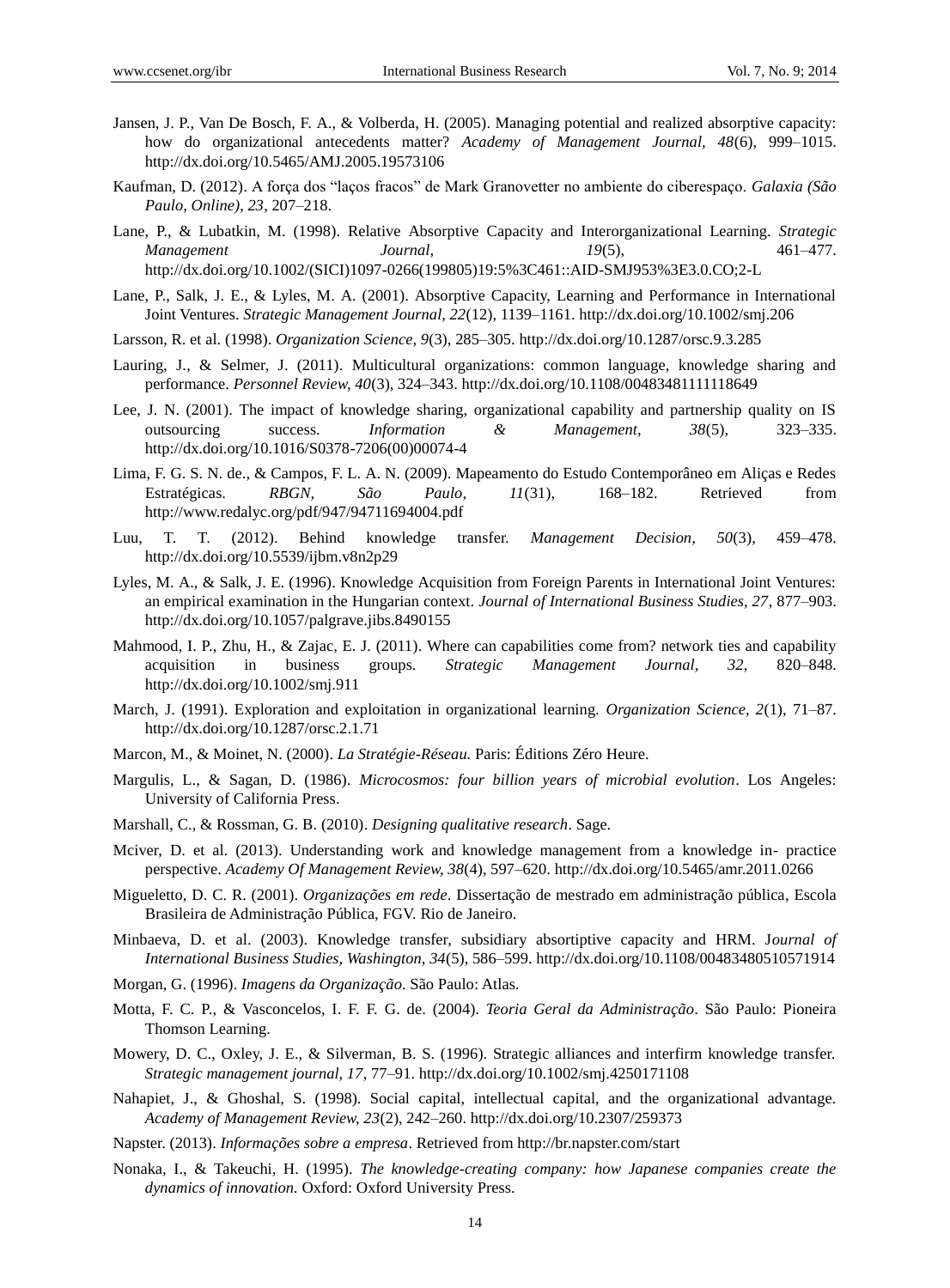Nonaka, I., & Takeuchi, H. (2008). *Gestão do conhecimento*. Porto Alegre: Bookman.

- Perrow, C. (1992). Small-Firm Network. In Nohria, N., & Eccles, R. (Eds.), *Networks and organizations: struture, form and action*. Boston: Harvard Business School Press.
- Porter, M. (2004). *Estrategia competitiva.* Elsevier Brasil.
- Powell, W. W. (1990). Neither Market nor Hierarchy: network forms of organization. *Research in Organization Behavior, 12*, 295–336. Retrieved from http://woodypowell.com/wp-content/uploads/2012/03/10\_powell\_neither.pdf
- Provan, K. G., & Sydow, J. (2008). Evaluating inter-organizational relationships. In Cropper, S., Ebers, M., Huxham, C., & Ring, P. S. (Eds.), *The Oxford handbook of interorganizational relations* (pp. 691–716). New York: Oxford University Press. http://dx.doi.org/10.1093/oxfordhb/9780199282944.003.0026
- Sachs, I. (2004). *Desenvolvimento includente, sustentável, sustentado*. Rio de Janeiro: Garamond.
- Schleimer, S., & Riege, A. (2009). Knowledge transfer between globally dispersed units at BMW. *Journal of Knowledge Management, 13*(1), 27–41. http://dx.doi.org/10.1108/13673270910931143
- Schmidt, T. (2005). Absorptive Capacity- One size fits all? A Firm-level analysis of absorptive capacity for different kinds of knowledge. *ZEW Conference on Innovation and Patenting*, n. 05–72. Retrieved from http://onlinelibrary.wiley.com/doi/10.1002/mde.1423/full
- Sharifirad, M. S. (2010). Relationship between knowledge inertia and organizational learning. *International Journal of Information Technology and Knowledge Management, 2*(2), 323–327.
- Shirokova, G., Vega, G., & Sokolova, L. (2013). Performance of Russian SMEs: exploration, exploitation and strategic entrepreneurship. *Critical Perspectives on International Business, 9*(1/2), 173–203. http://dx.doi.org/10.1108/17422041311299941
- Silva, L. F. Da., Lopes, M. D. S., & Oliveira, P. S. G. (2013). A mudança no mercado de videolocadoras sob a perspectiva da ecologia das populações organizacionais. *Ciências Sociais em Perspectiva, 12*, 1–19. Retrieved from http://e-revista.unioeste.br/index.php/ccsaemperspectiva/article/view/7755
- Steensma, H. K., Marino, L., & Weaver, K. M. (2000). Attitudes toward cooperative strategies: a cross-cultural analysis of entrepreneurs. *Journal of International Business Studies, 31*(4), 591–609. http://dx.doi.org/10.1057/palgrave.jibs.8490924
- Tachizawa, T. (2004). *Gestão com pessoas: Uma abordagem aplicada às estratégias de negócios*. Rio de Janeiro: FGV.
- Torodova, G., & Durisin, B. (2007). Absorptive Capacity: valuing a reconceptualization. *Academy of Management Rewiew, 32*(3), 774–786[. http://dx.doi.org/10.5465/AMR.2007.25275513](http://dx.doi.org/10.5465/AMR.2007.25275513)
- Tripodi, T., Fellin, P., & Meyer, H. (1981). Análise da pesquisa social. Rio de Janeiro: Francisco Alves.
- Tureta, C., Rosa, A. R., & Ávila, S. C. (2006). Da Teoria Sistêmica ao Conceito de Redes Interorganizacionais: Um Estudo Exploratório da Teoria das Organizações. *Revista de Administração da UNIMEP, 4*(1). Retrieved from http://www.redalyc.org/resumen.oa?id=273720432001
- Tynan, D. (2009). *Dez decisões estúpidas que selaram o destino de empresas de tecnologia*. PC WORD/EUA. Retrieved that the contract of the contract of the contract of the contract of the contract of the contract of the contract of the contract of the contract of the contract of the contract of the contract of the contract of

http://pcworld.uol.com.br/dicas/2009/08/19/dez-decisoes-estupidas-que-selaram-o-destino-de-empresas-de-t ecnologia/

- Vershoore, J. (2008). *Redes de cooperação empresarial: estratégias de gestão na nova economia.* Porto Alegre: Bookman.
- Vershoore, J., & Reys, Jr. E. (2010). O campo de estudo sobre redes de cooperação interorganizacional no Brasil. *RAC, Rio de Janeiro, 14*(3), 458–477. Retrieved from http://www.redalyc.org/articulo.oa%3Fid%3D84013656005
- Wegner, D., & Maehler, A. E. (2012). Desempenho de empresas participantes de rede interorganizacionais: a influência do capital social e da capacidade absortiva. *Revista Gestão e Planejamento, Salvador, 13*(2), 191–211. Retrieved from http://www.revistas.unifacs.br/index.php/rgb/article/view/1290/1702
- Wu, W. L., & Lee, Y. C. (2012). Absorptive Capacity and MNC Knowledge Transfer: The Organizational Behavior Perspective. *International Business & Economics Research Journal (IBER), 11*(8), 943–950. Retrieved from http://journals.cluteonline.com/index.php/IBER/article/view/7171/7244